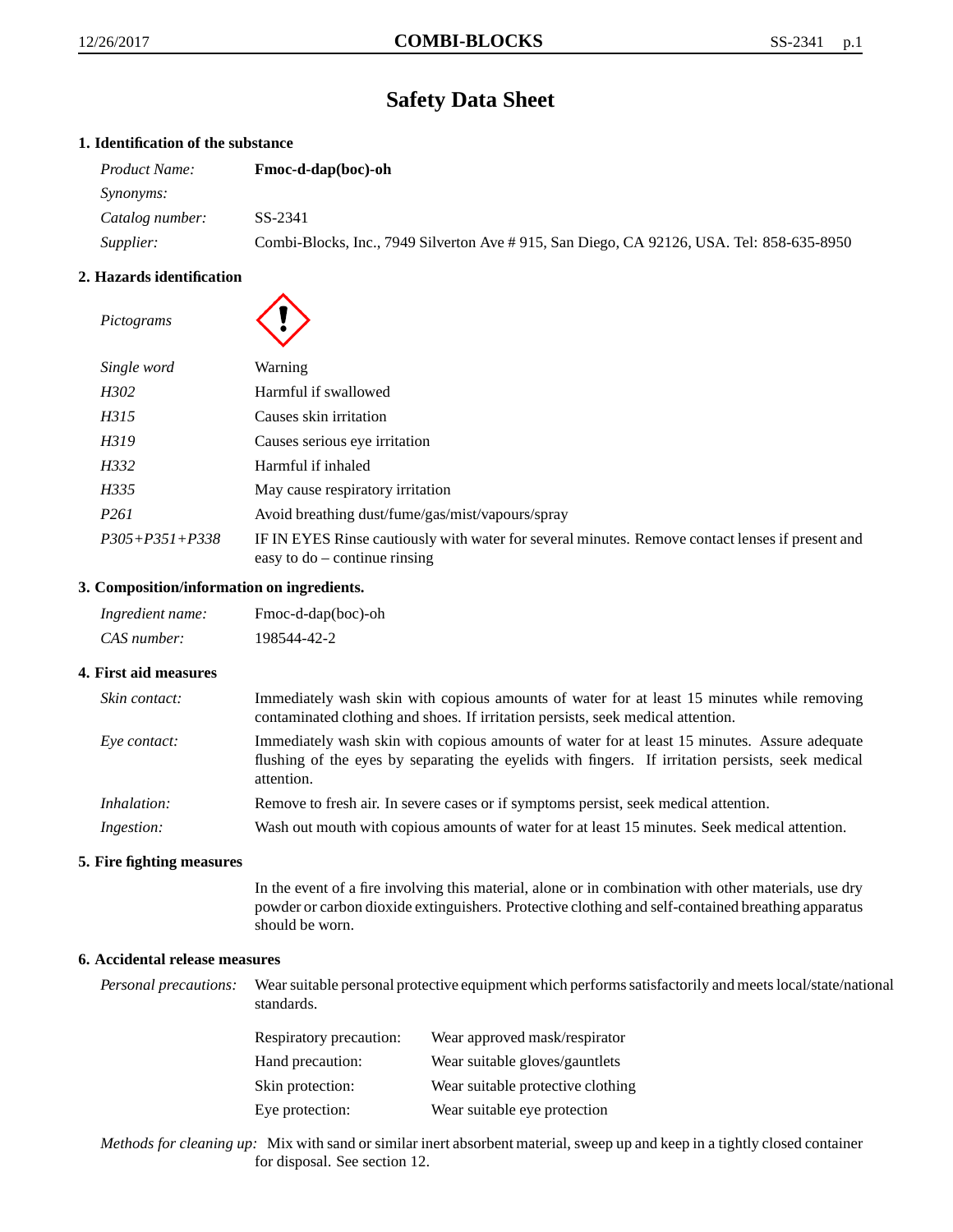*Environmental precautions:* Do not allow material to enter drains or water courses.

# **7. Handling and storage**

| Handling: | This product should be handled only by, or under the close supervision of, those properly qualified |
|-----------|-----------------------------------------------------------------------------------------------------|
|           | in the handling and use of potentially hazardous chemicals, who should take into account the fire,  |
|           | health and chemical hazard data given on this sheet.                                                |
| Storage:  | Store in closed vessels.                                                                            |

#### **8. Exposure Controls / Personal protection**

*Engineering Controls:* Use only in a chemical fume hood. *Personal protective equipment:* Wear laboratory clothing, chemical-resistant gloves and safety goggles. *General hydiene measures:* Wash thoroughly after handling. Wash contaminated clothing before reuse.

#### **9. Physical and chemical properties**

| Appearance:           | Not specified        |
|-----------------------|----------------------|
| <i>Boiling point:</i> | No data              |
| Melting point:        | No data              |
| Flash point:          | No data              |
| Density:              | No data              |
| Molecular formula:    | $C_{23}H_{26}N_2O_6$ |
| Molecular weight:     | 426.5                |

#### **10. Stability and reactivity**

*Conditions to avoid:* Heat, flames and sparks. *Materials to avoid:* Oxidizing agents. *Possible hazardous combustion products:* Carbon monoxide, nitrogen oxides.

#### **11. Toxicological information**

*Acute toxicity:* Harmful if swallowed. Harmful if inhaled.

*Skin irritation/corrosion:* Causes skin irritation.

*Eye damage/irritation:* Causes serious eye irritation.

*Respiratory or skin sensitization:* May cause respiratory irritation.

*Germ cell mutagenicity:* No data available.

*Carcinogenicity:* No classification data on carcinogenic properties of this material is available from EPA, IARC, NTP, OSHA or ACGIH.

*Reproductive toxicity:* No effects known.

*Specific target organ system toxicity - repeated exposure:* No effects known.

*Specific target organ system toxicity - single exposure:* No data available.

*Aspiration hazard:* No data available.

*Additional information:* To the best of our knowledge, the chemical, physical and toxicological properties of this substance have not been thoroughly investigated.

## **12. Ecological information**

*Toxicity:* No data available.

*Persistence and degradability:* No data available.

*Bioaccumulative potential:* No data available.

*Mobility in soil:* No data available.

*Result of PBT and vPvB assessment:* PBT: Not applicabel. vPvB: Not applicable.